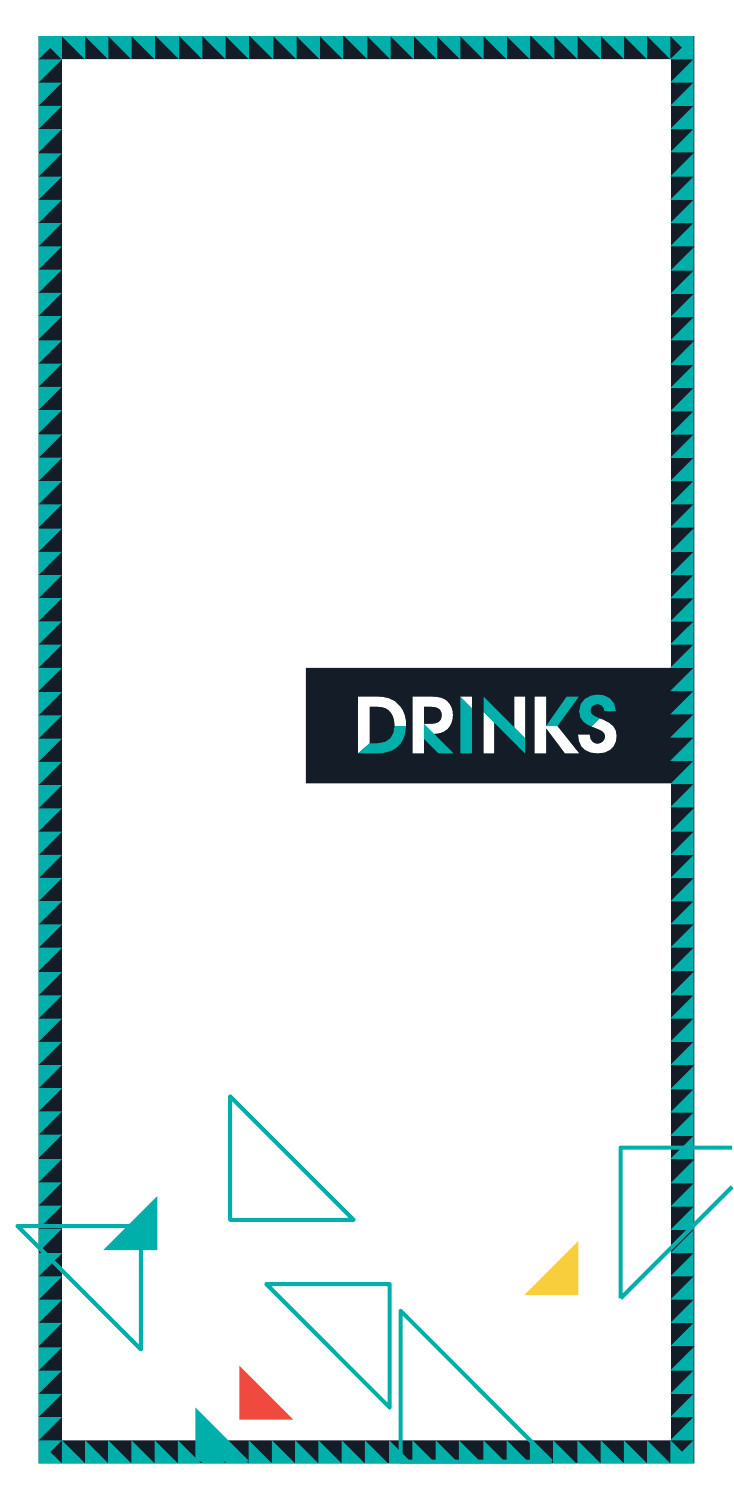## **BEERS AND CIDERS**

## **FROM THE TAP**

| Bluetrain Lager ------------------------- 5/8/15  | Pots / Pints / Jugs |
|---------------------------------------------------|---------------------|
| Coopers Pale Ale ---------------------- 6/10/25   |                     |
| Mountain Goat Steam Ale ------- 6.5/11/26         |                     |
| <b>Mountain Goat Pale Ale --------- 6.5/11/26</b> |                     |
| Furphy Ale ---------------------------- 6/10/25   |                     |

Enjoy our beers? Take a litre home with you for \$15 !!

## Happy Hour

## Monday - Friday

### 4pm – 7pm

\$5 House spirits \$5 House wines \$8 Pints – Excluding Coopers Pale Ale. \$15 Jugs – Excluding Coopers Pale Ale.

\*Happy Hour in bar area only\*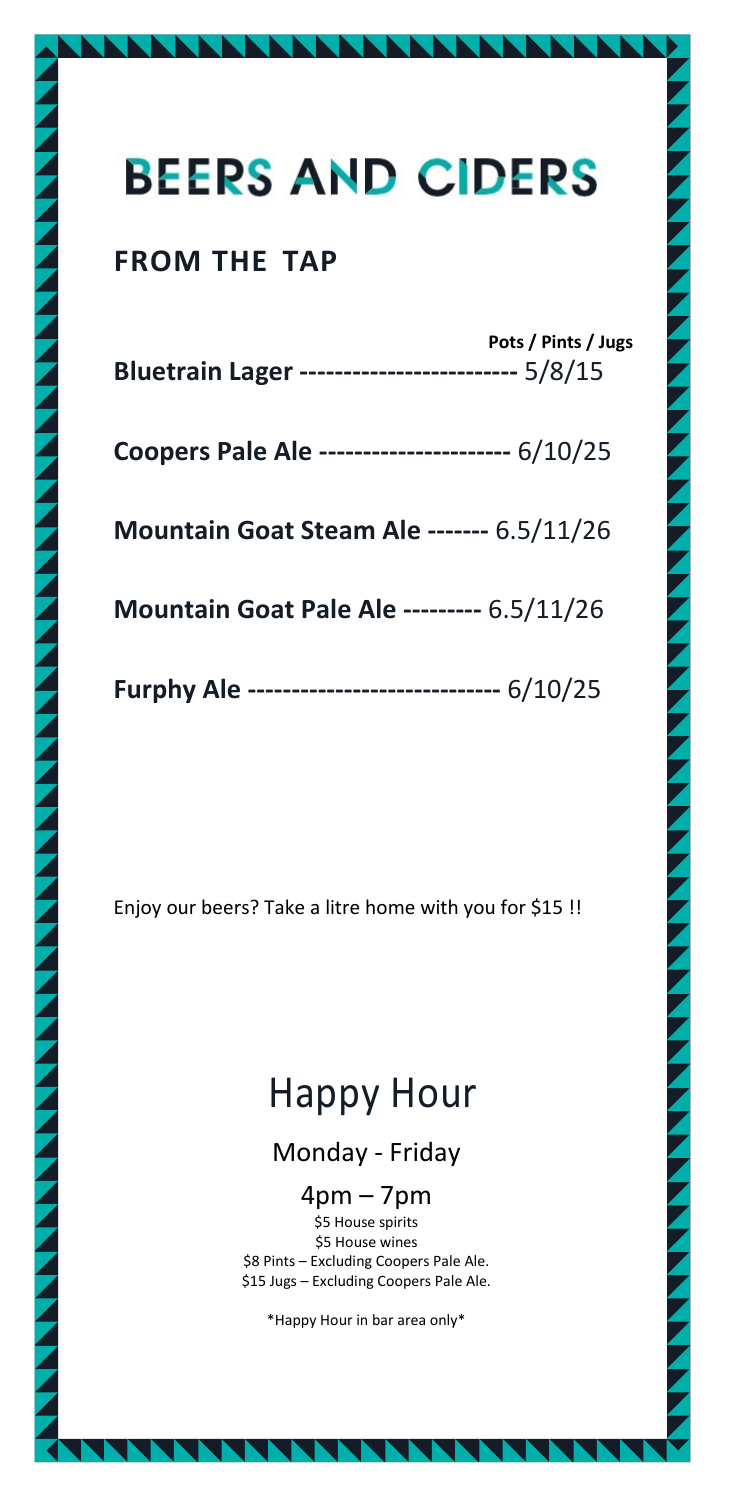## **BEERS AND CIDERS**

## **FROM THE BOTTLE**

### **CIDER**

|--|--|--|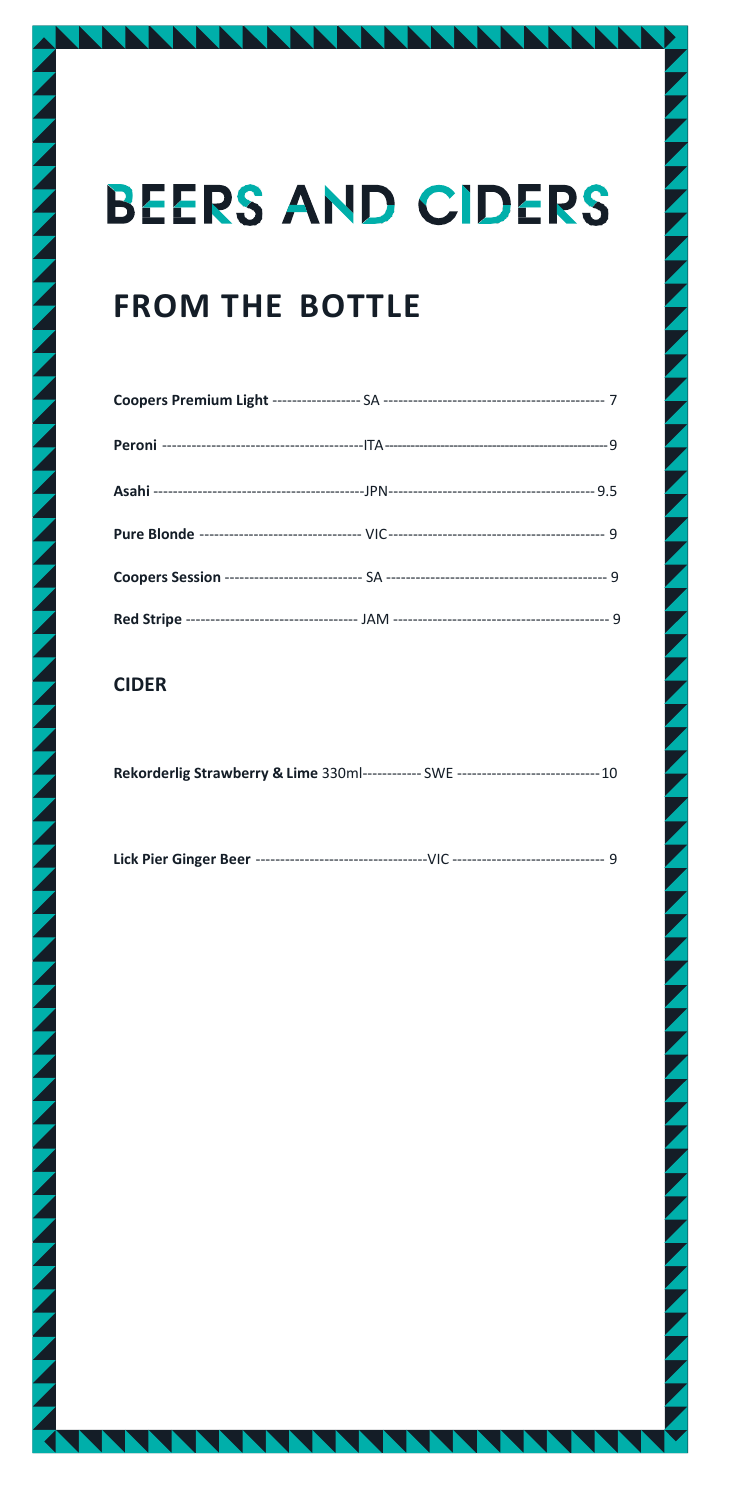# **SPIRITS**

## **VODKA**

| House - |     |
|---------|-----|
|         | 12  |
|         | .14 |

### **GIN**

## WHISK(E)Y

### **BOURBON**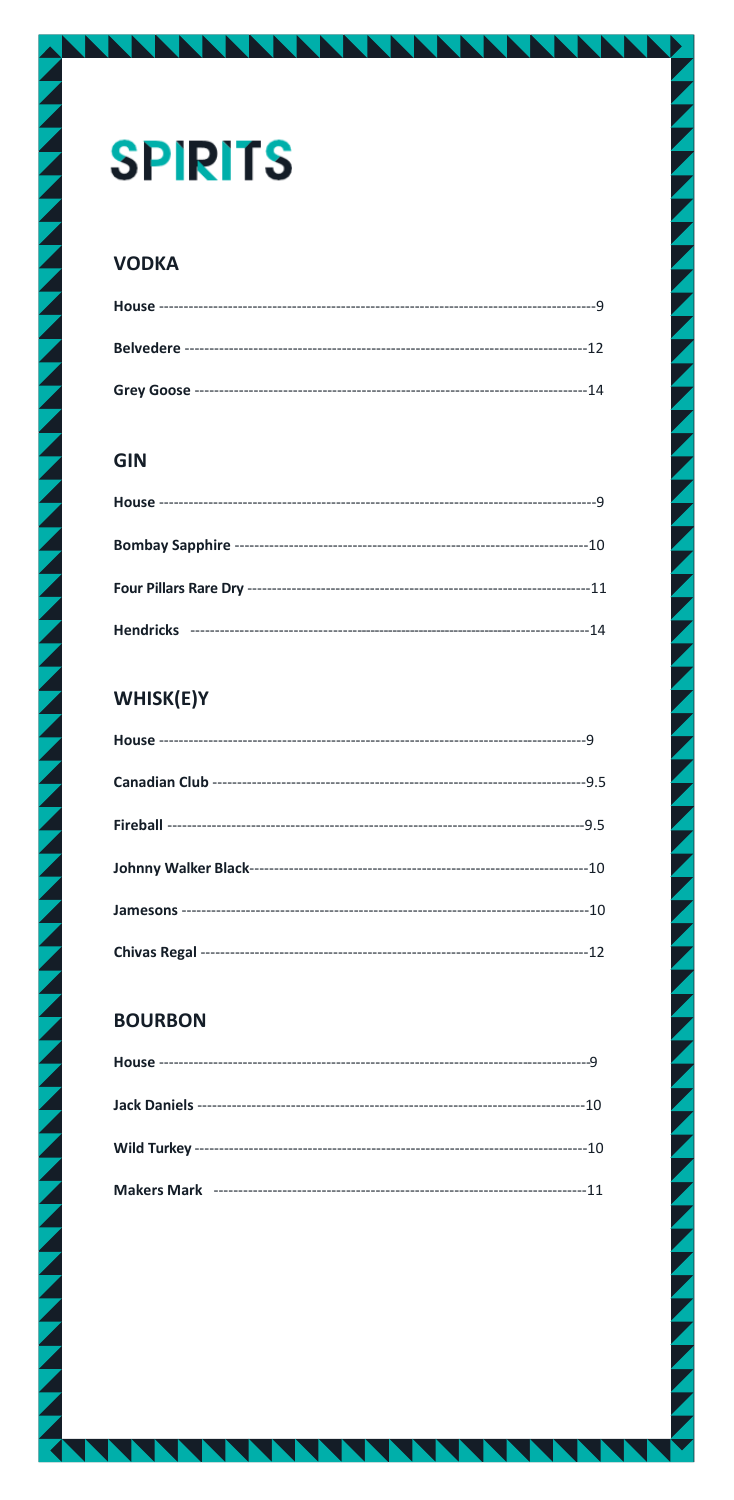# **SPIRITS**

### **RUM**

### **BRANDY**

### **SINGLE MALTS**

| Speyside style. Creamy with a long, smooth and mellow finish. |  |
|---------------------------------------------------------------|--|

| Smokey nose with surprising sweetness and hints of salt and layers of peatiness |
|---------------------------------------------------------------------------------|

### **TEQUILA**

|                                        | .11 |
|----------------------------------------|-----|
| 1800 Anejo--<br>______________________ |     |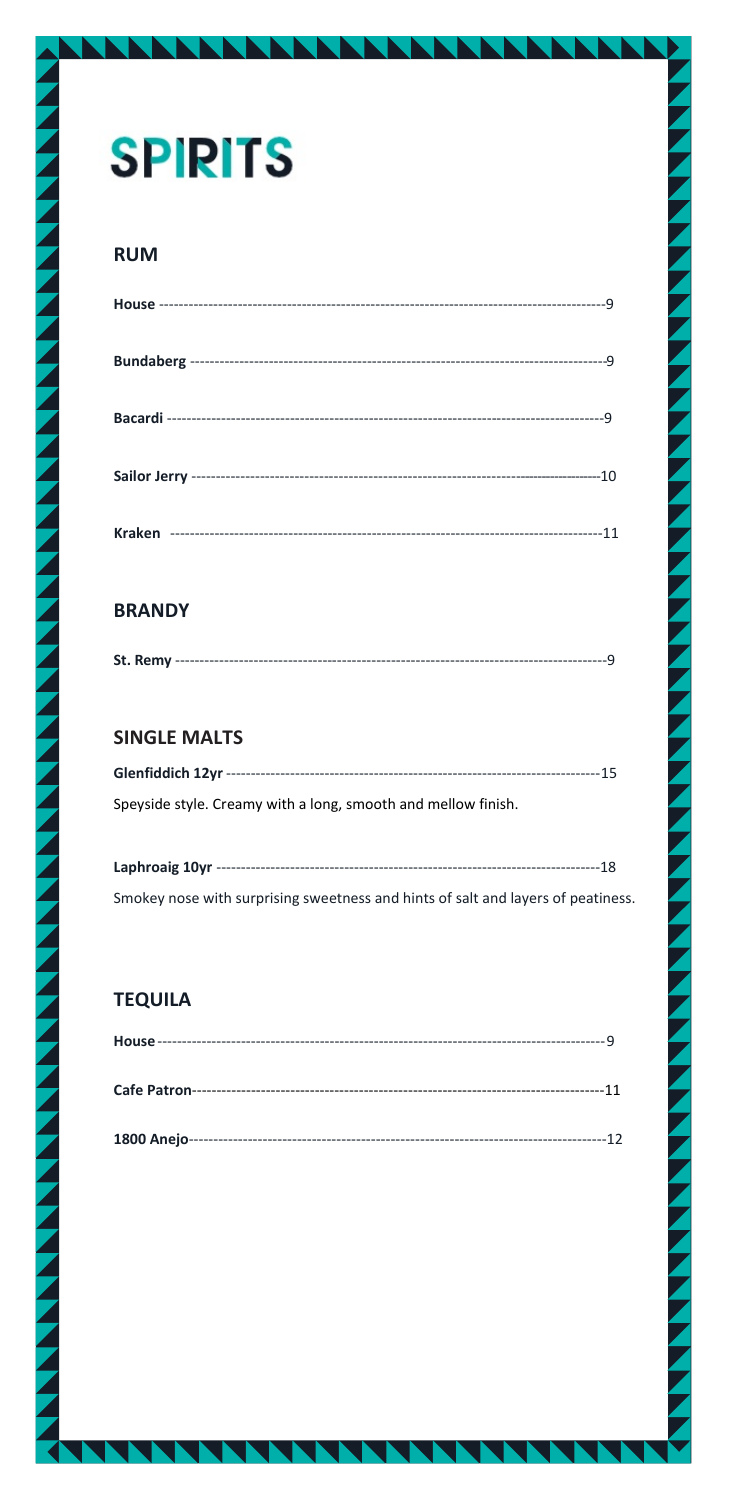## **COCKTAILS**

| <b>CLASSICS</b> |  |
|-----------------|--|
|-----------------|--|

**DAIQUIRI** Choose your Flavour- Classic or Mixed Berry Shaken or Frozen

**COSMOPOLITAN** Vodka, Cointreau, Cranberry juice & fresh lime!

**BLOODY MARY** Cherry tomatoes, Vodka, Worstershire, Tobasco, salt & pepper, Tomato juice & Celery.

**LONG ISLAND ICED TEA** Vodka, Gin, Tequila, Cointreau & Bacardi, with lemon juice & coke.

**MARGARITA** Choose your Flavour Classic, Mixed berry or passionfruit! Shaken or Frozen

**MOJITO** Choose your Flavour- Classic, Mixed Berry or Passionfruit

**SOURS**  Choose your Flavour- Whiskey, Amaretto or Aperol

**ESPRESSO MARTINI** Vodka, Crème de Cacao w/ Fresh Espresso.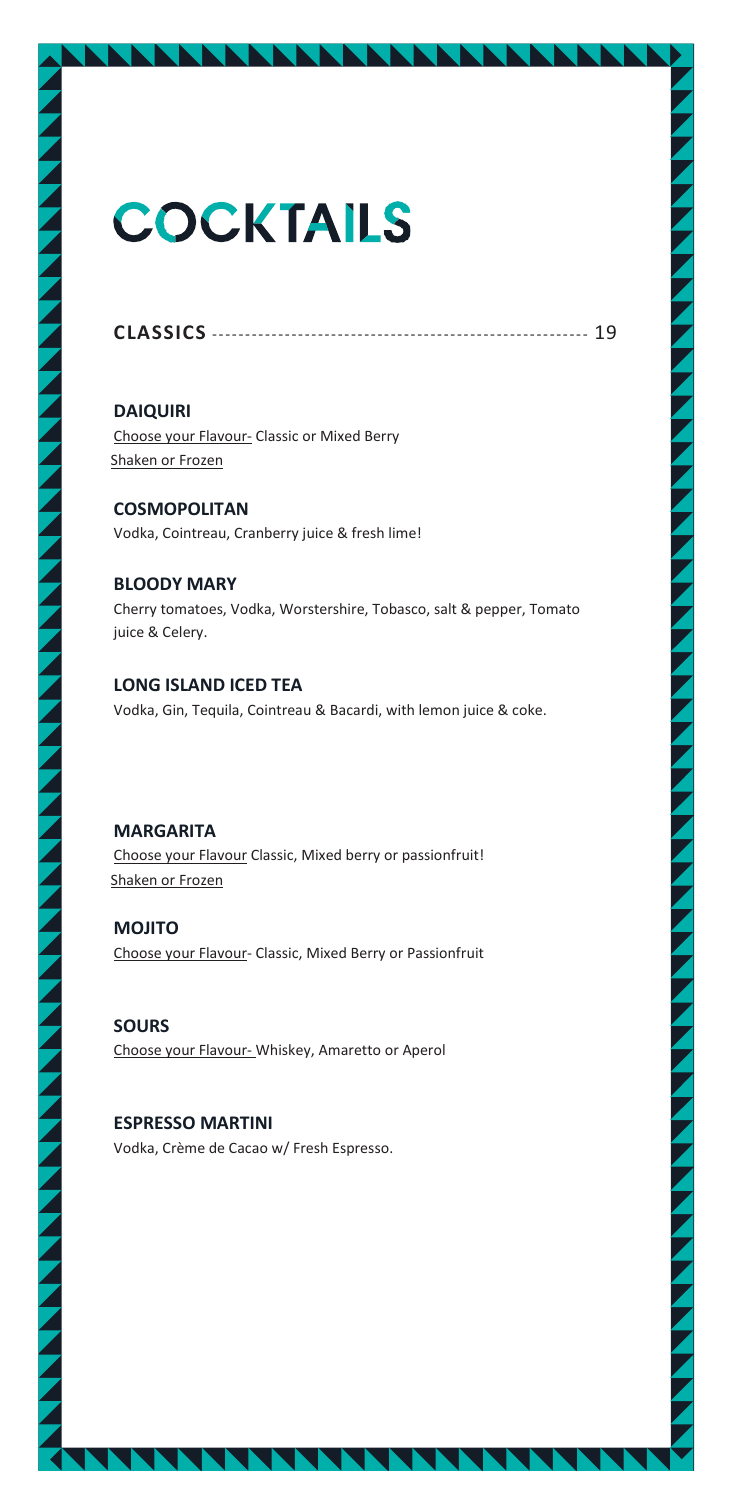## **COCKTAILS ALL COCKTAILS** ------------------------------------------------ 19

**WATERMELON & LYCHEE MARTINI** Watermelon, lychee liqueur, vodka & apple juice

**PORNSTAR MARTINI** Vodka, Passoa passionfruit liqueur, fresh passionfruit & prosecco

**LA PALOMA** Tequila, Mint, Pink Grapefruit, Agave syrup & Lime juice

**COCONUT BASIL FIZZ** Sloe gin, Malibu, lemon juice, fresh basil & egg white

**BLUETRAIN OLD FASHIONED** Makers Mark, Cointreau Blood orange & sugar

**GIN & ELDERFLOWER HIGHBALL** Gin, Fiorente Elderflower liqueur, Sparkling mineral water & Cucumber.

#### **GOLDEN GAYTIME TOBLERONE**

Golden Gaytime ice-cream, Baileys, chocolate liqueur, Frangelico, honey & chocolate

**VIOLET MARTINI** Violet liqueur, Cointreau blood orange, gin, lemon juice & sugar

**CAIPIRINHA** Bati dark rum, Palm sugar & Lime

\*Classic Cocktails available upon request\*

\*Please advise staff of any allergies\*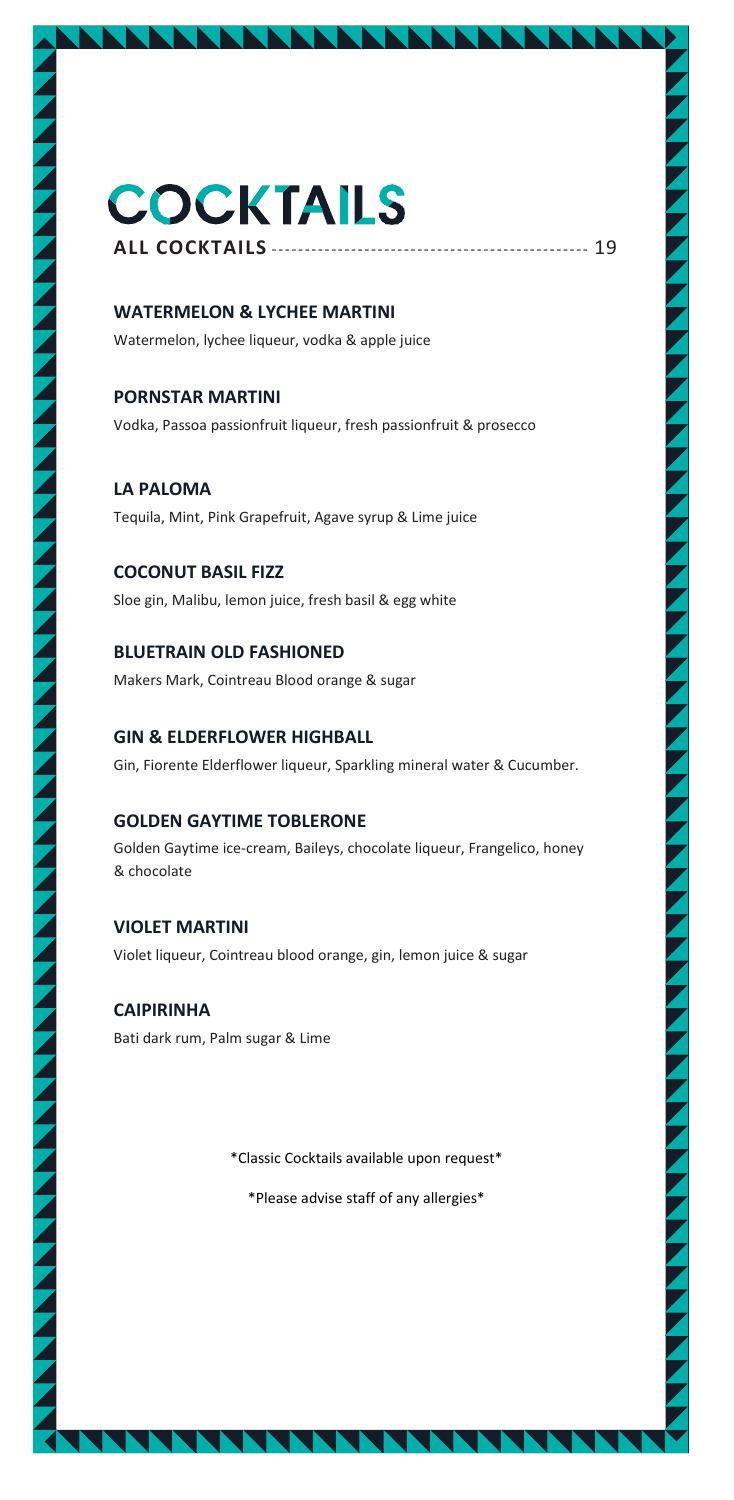## **COCKTAILS**

#### **JUG CITY** ---------------------------------------------------------- **28**

#### **COLLINS STREET**

Vickers gin, sloe gin, fresh lime, mixed berries, mint leaves, cranberry & soda.

#### **FLINDERS STREET**

Vodka, Licor 43, Passoa passionfruit liquor, passionfruit, pineapple juice & lemonade.

#### **LYGON STREET**

Pimms, Cointreau, with fresh strawberries, cucumber, mint, lime & orange. Topped with dry ginger & lemonade.

#### **BRUNSWICK STREET**

Bacardi, Strawberry liqueur, fresh watermelon, Mint, Fresh lemon, cranberry juice & lemonade

#### \*\*Please inform staff of any allergies, as some cocktails may contain dairy \*\*

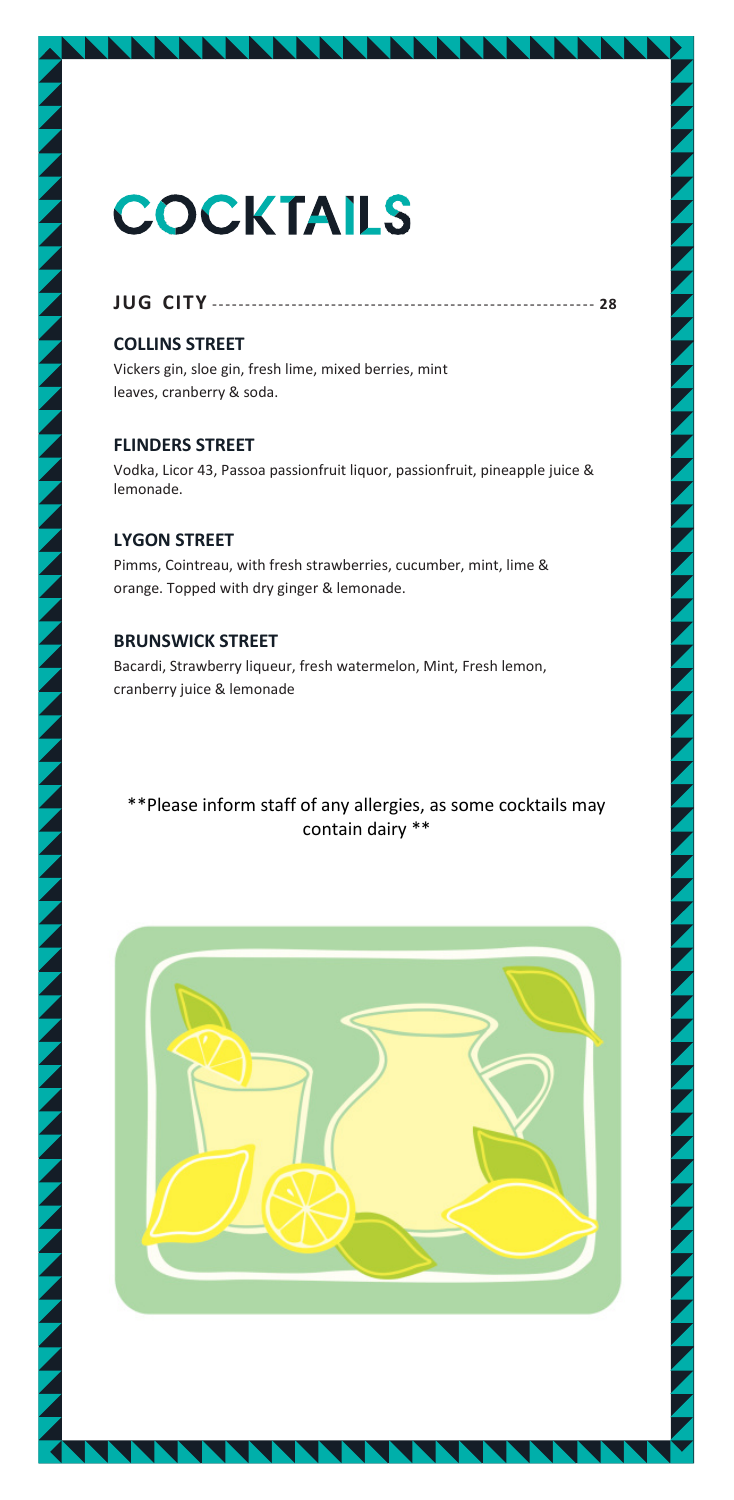## **WINES**

### **CHAMPAGNE & SPARKLING**

**Redbank Emily NV Pinot Noir Chardonnay** ---------------------------------10/44 King Valley, VIC

| Pipers River, TAS |  |
|-------------------|--|

**Carpene Malvolti Prosecco** -----------------------------------------------------13/60 Veneto, Italy

## **MOSCATO**

| Barossa Valley, SA |  |
|--------------------|--|

## **ROSÉ**

| Barossa Valley, SA |  |  |
|--------------------|--|--|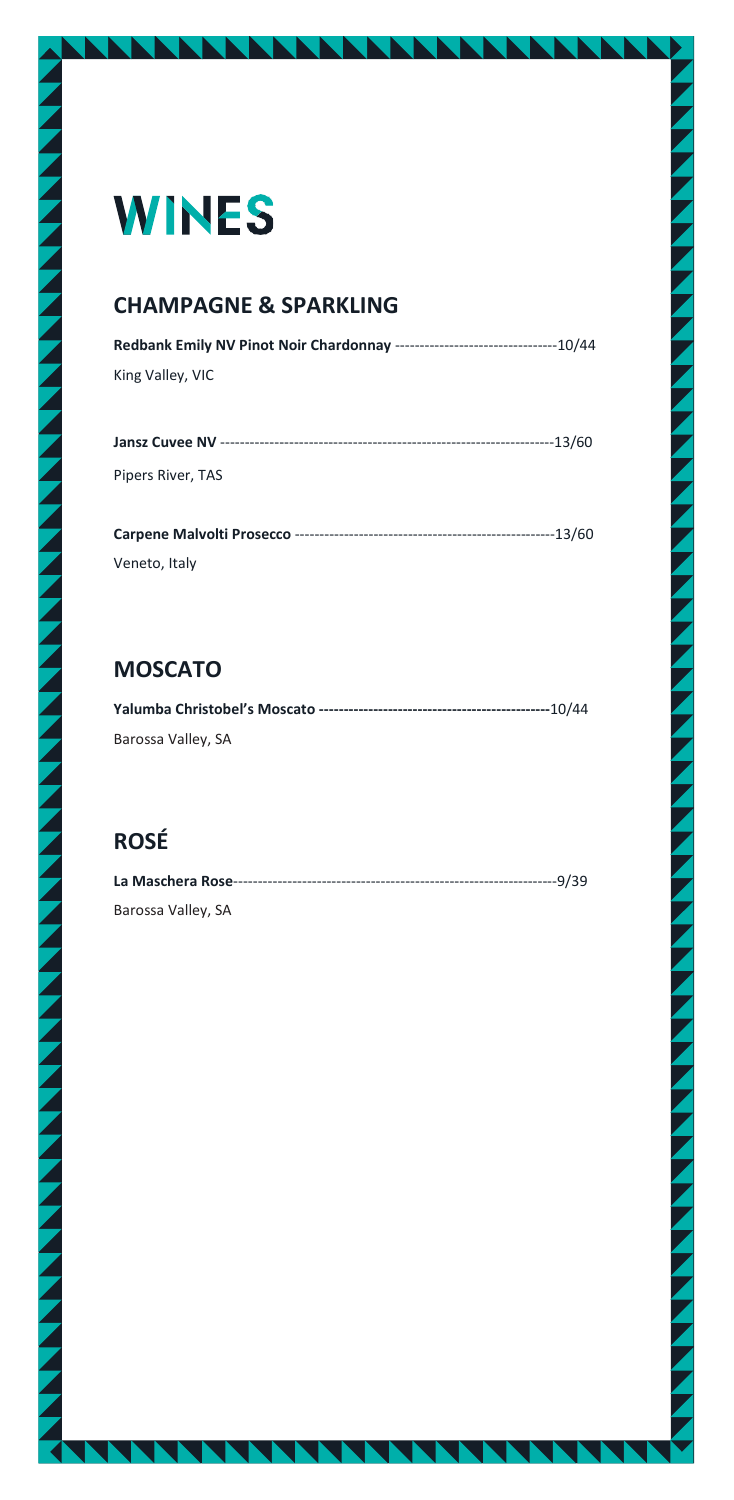## **WINES**

### **WHITE WINE**

| Veneto, Italy                                                                  |  |
|--------------------------------------------------------------------------------|--|
|                                                                                |  |
|                                                                                |  |
| Mornington Peninsula, VIC                                                      |  |
|                                                                                |  |
|                                                                                |  |
| Clare Valley, SA                                                               |  |
|                                                                                |  |
|                                                                                |  |
| Eden Valley, SA                                                                |  |
|                                                                                |  |
| Marlborough, NZ                                                                |  |
|                                                                                |  |
|                                                                                |  |
| Vasse Felix Semillon Sauvignon Blanc ----------------(Glass/Carafe 500ml) 9/27 |  |
| Margaret River, WA                                                             |  |
|                                                                                |  |
|                                                                                |  |
| Marlborough, NZ                                                                |  |
|                                                                                |  |
|                                                                                |  |
| Goulburn Valley, VIC                                                           |  |
|                                                                                |  |
| Yalumba Samuel's Collection Chardonnay -------------------------------12/55    |  |
| <b>Barossa Valley, SA</b>                                                      |  |
|                                                                                |  |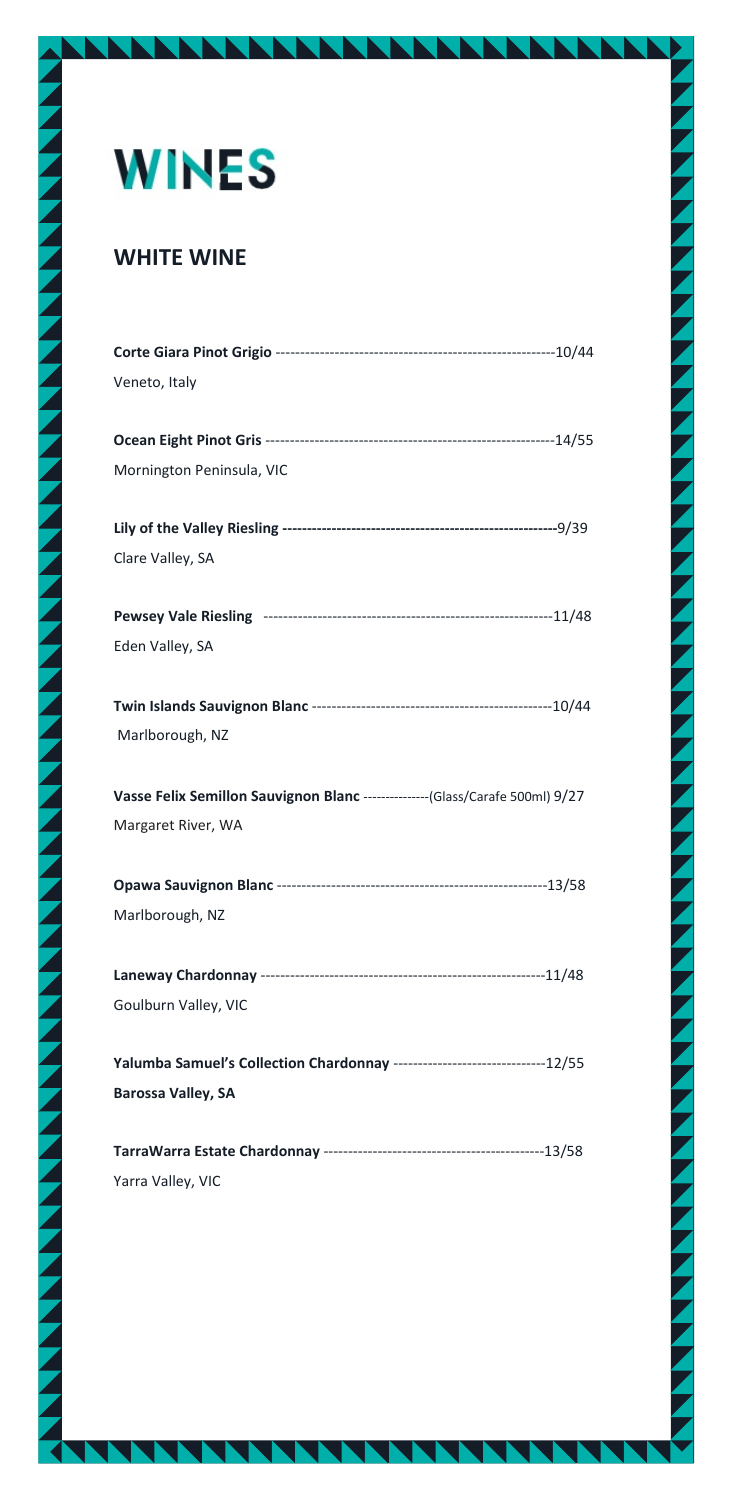

## **RED WINE**

| Marlborough, NZ    |  |
|--------------------|--|
|                    |  |
|                    |  |
| Barossa Valley, SA |  |
|                    |  |
|                    |  |
| Tuscany, Italy     |  |
|                    |  |
|                    |  |
| Wrattonbully, SA   |  |
|                    |  |
|                    |  |
| Clare Valley, SA   |  |
|                    |  |
|                    |  |
| Heathcote, VIC     |  |
|                    |  |
|                    |  |
| Barossa Valley, SA |  |
|                    |  |
| Margaret River, WA |  |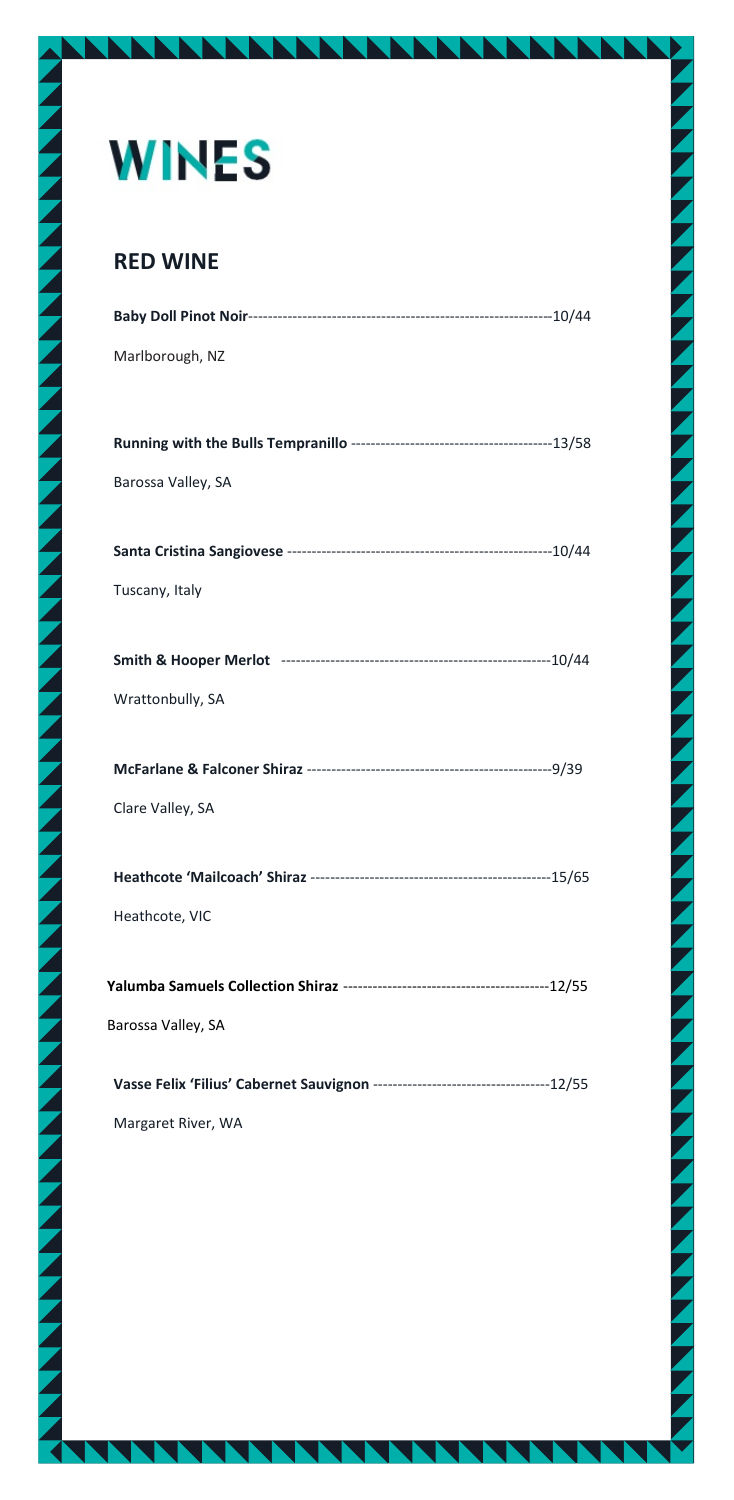# **REAL HOT**

### **COFFEE**

#### TEA (Loose Leaf) -------- $-----4.50$

| <b>English Breakfast</b>     |
|------------------------------|
| <b>Supreme Earl Grey</b>     |
| Chamomile                    |
| Peppermint                   |
| <b>Lemongrass and Ginger</b> |
| <b>Spring Green</b>          |
| Malabar Chai                 |

#### **SPECIAL HOTS**

| -4.50 |
|-------|
| -4.50 |
|       |

| Shot of coffee served with Jameson's & whipped cream |  |
|------------------------------------------------------|--|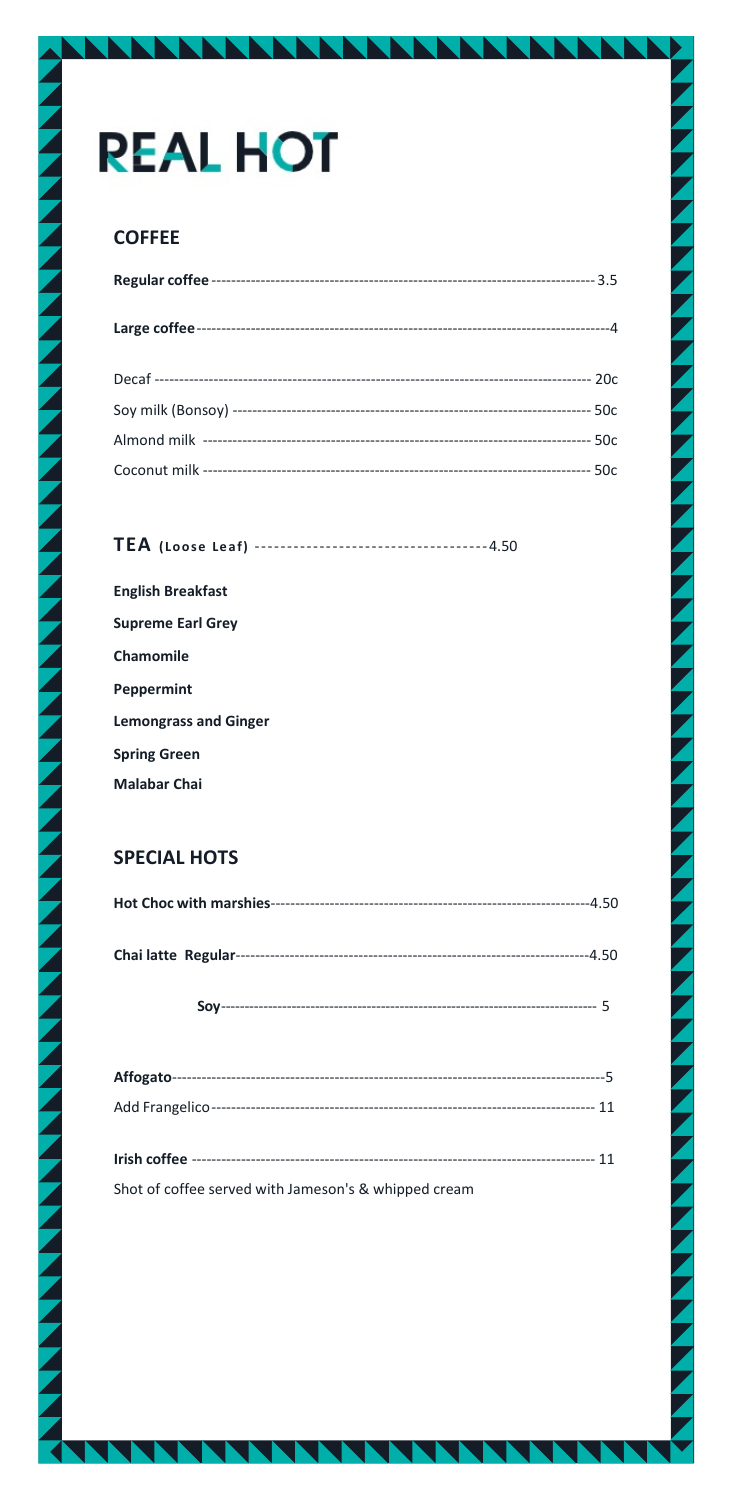## **ICE COLD**

#### **SOFT DRINKS**

| Coke, Raspberry, Dry Ginger ale, Fanta, |  |
|-----------------------------------------|--|
|                                         |  |
|                                         |  |
|                                         |  |
|                                         |  |

#### **BOTTLED WATER**

| <b>San Pellegrino sparkling mineral water</b> ---------------------- (500ml) -------6.5 |  |
|-----------------------------------------------------------------------------------------|--|
| San Pellegrino sparkling mineral water --------------------- (1 litre) --------12       |  |

**Lemon, Peach**

| <b>JUICE</b> |  |  |
|--------------|--|--|
|              |  |  |
|              |  |  |

**Orange, Apple, Pineapple, Cranberry, Tomato**